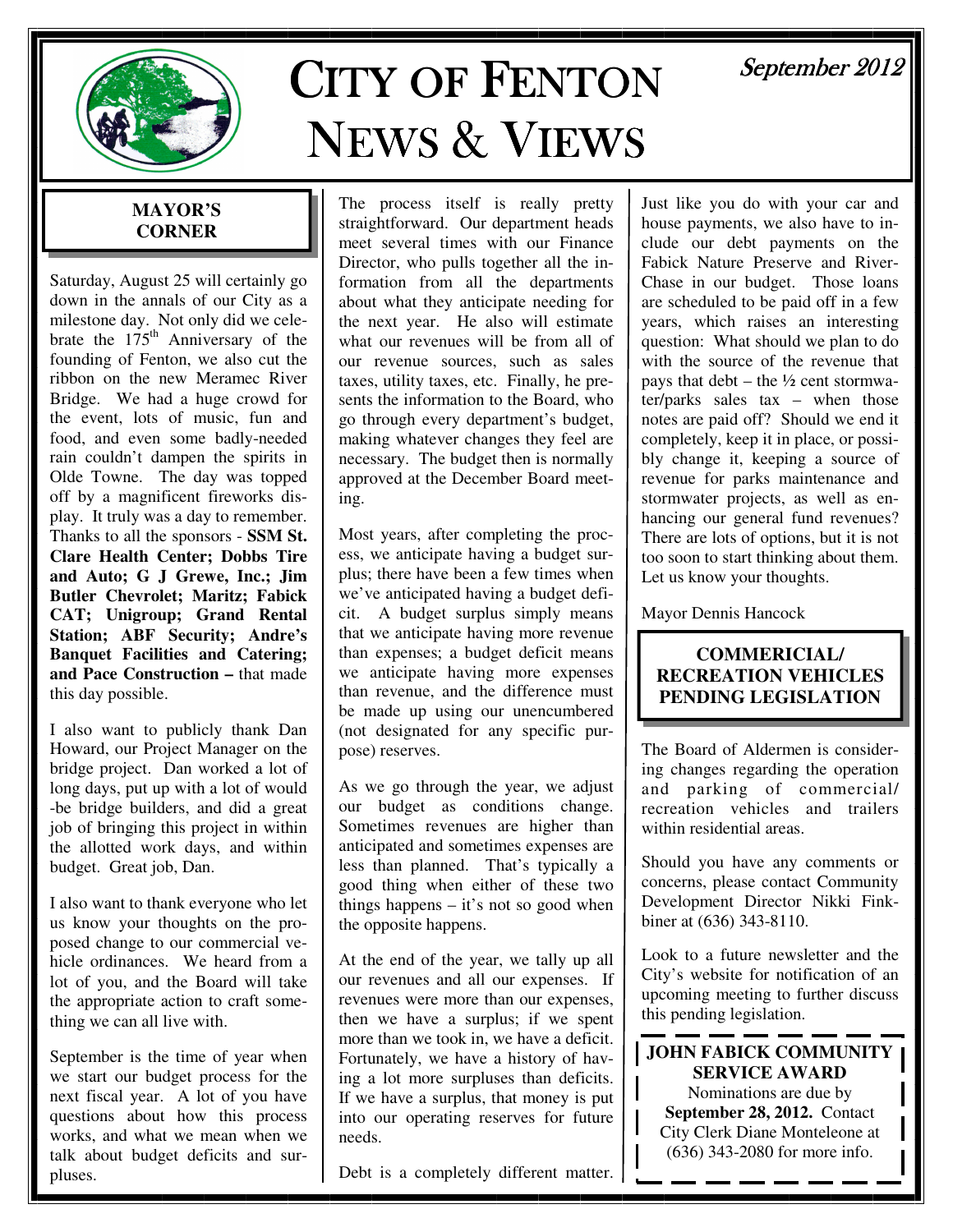#### Page 2 FENTON NEWS & VIEWS FENTON NEWS & VIEWS September 2012

#### **STORAGE CONTAINERS**

On **Saturday, September 29, 2012**, the City will have available for pickup the old recycling containers to Fenton residents at no charge. Just stop by the **Public Works Facilty at 700 Rudder between 9:00 a.m. to Noon** to pick up these handy storage bins. Bring identification or proof of residency with you. We will limit each household to five (5) containers each.

For more information, contact Public Works at (636) 349-8155.

#### **PLANNING & ZONING COMMISSION PUBLIC HEARING**

On **Tuesday, October 2, 2012**, the Planning & Zoning Commission will hold a Public Hearing at **7:00 p.m.**  during their regularly scheduled meeting at City Hall to consider the following:

#### **OLD BUSINESS**

- A petition by Core States Group, representing Panera Bread, LLC, for a Special Use Permit to reduce the minimum parking requirements by 10% for an existing restaurant located at 453 Old Smizer Mill Road. The parcel is addressed as 405 Old Smizer Mill Road and is zoned "C-1" Commercial Zone District.
- A petition by Core States Group, representing Panera Bread, LLC, for Site Plan review of a proposed drive-through addition to an existing restaurant at 453 Old Smizer Mill Road. The parcel is addressed as 405 Old Smizer Mill
- Road and is zoned "C-1" Commercial Zone District.

For more information, please call

### **NEW BUSINESSES**



The following businesses have applied for an occupancy permit and are planning on calling Fenton "home":

> *Spirit Halloween*  751 Gravois Bluffs Blvd. (seasonal—retail sales of Halloween merchandise)

*PSG, Inc.*  1710 Larkin Williams Road (office/warehouse for safety items importer)

*Game Monster*  464 Old Smizer Mill Road (retail video game sales)

*Retail Technology Group, Inc.*  2085 Corporate 44 Drive (retail sales of POS computer terminals and accessories)

*Vogel Heating & Cooling, Inc.*  1643 Manufacturers Drive (heating and cooling shop)

*Spa Nails* 472 Old Smizer Mill Road (nail spa)

*Strategic Outsourcing, Inc.*  1683 Larkin Williams Road (administrative, customer service and sales office for human resources and payroll)

*Ideabrella, Inc.*  1638 Headline Drive (office space for businesses to form and work on product ideas)

Welcome to Fenton. We are glad you are here!



*For information on these programs, including fees and times, check out a copy of the "Beacon".* 

### **SENIOR LUNCH AND BINGO**



Adults, 55+, are invited to  $\leq$ our next Lunch and Bingo at RiverChase. Join us on Wednesday, October 10th at 10:30 a.m. What's on the menu this month? Polish Sausage and Sauerkraut.

#### **MOMMY AND ME TEA PARTY**

Moms and grandmothers can spend an afternoon with their special little



daughter or granddaughter at the Mommy and Me Tea Party on Saturday, November 10. Party begins

at 1:00 p.m., call (636) 343-0067 for details.

#### **HOME SCHOOL P.E.**



This class provides Home and School students the op-

portunity to participate in group activities. The instructor is a retired certified P.E. teacher from the Rockwood School District. Classes are held on Wednesdays. Call River-Chase for times and more information.

#### **RIVERCHASE BOOT CAMP**

Come join a new Boot Camp fitness class. Combines aerobic exercise and calisthenics customized to meet

your fitness goals. Enhance your strength, endurance and agility during this full body workout. Camp will be held on Tuesday and Thursday mornings from 7:00-8:00 a.m. All participants that complete the class will receive a free t-shirt.

#### **TOTAL BODY BLAST (NEW)**

Total Body Blast is a new class that includes circuit training

with weight machines, calisthenic exercises, and cardio respiratory stations. The machines will adjust to your endur-



ance level so you can stay challenged and achieve your potential. This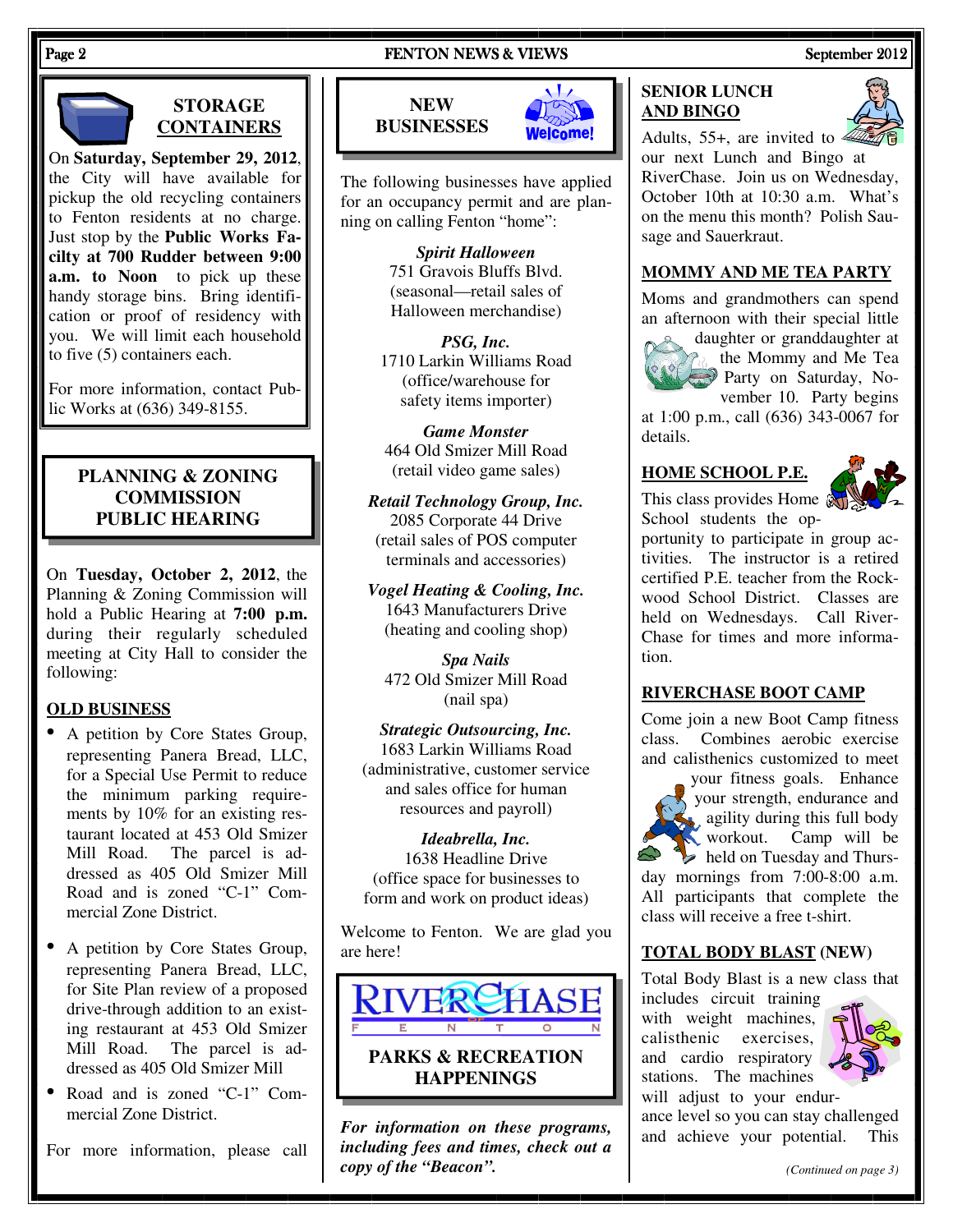#### Page 3 FENTON NEWS & VIEWS FENTON NEWS & VIEWS September 2012

### **PARKS HAPPENINGS**

*(Continued from page 2)* 

class will work every major muscle group as you move from station to station in a convenient amount of time. Class meets Monday and Wednesday mornings at 10:15 a.m.

#### **ZUMBA TONING**

Same great Latin rhythms and interna-



tional dance steps like regular Zumba, but this class pays particular attention to toning up your<br>body. Classes will be Classes will be held on Sundays at 12:00 p.m.

*For information on all programs (including fees and times), contact RiverChase of Fenton at (636) 343- 0067. You can also check out the Beacon at www.fentonmo.org.*

#### **ST. LOUIS COUNTY POLICE—FENTON PRECINCT UPDATE**



#### **NATIONAL NIGHT OUT**

It's time for National Night Out! This year it will take place **Tuesday, October 2, 2012** at **Fenton City Park Shelter #1** starting at **6:00 p.m.** The



Fenton Precinct, St. Louis County Police Officers will supply BBO, chips, drinks and frozen custard. Feel free to bring a side dish to

add if you like. Everyone is welcome; the officers will be taking this opportunity to get to know the Fenton residents. The shelter has only 10 picnic tables, so lawn chairs are a good idea.

National Night Out is designed to heighten crime and drug prevention awareness, generate support for, and participation in, local anti-crime programs; strengthen neighborhood spirit and police-community partnerships; and send a message to criminals letting them know that neighborhoods are organized and fighting back.

#### **HALLOWEEN SAFETY CENTERS**

The St. Louis County Police Department will be hosting Halloween Safety Centers on Halloween evening. Send those ghosts and goblins by the

Safety Centers located throughout the City,  $\sum_{n=1}^{\infty}$ (exact locations to be announced at a later date).  $\mathbb{R}$ Officers will be at the



Safety Centers inspecting the children's costumes for safety, checking the treats, handing out reflective safety strips, glow sticks, and plenty of goodies. In addition, Officers in cars will be concentrating their patrols in the neighborhoods and will be conducting the same inspections as the Safety Center, and will also be handing out goodies.

**Neighborhood Policing Officer (636) 343-2080 P.O. Aaron Dilks-Ext. 1123** 

> **Precinct Phone (636) 349-8120**



**DECISIONS FROM THE AUGUST p AND 23 BOARD OF ALDERMEN MEETINGS** 

#### *Decisions*



- $\checkmark$  Approved the request from Meramec Valley Store (Joe Clark's) to expand the boundary of their existing license to include the side patio area at 42-44 Gravois Road.
- $\checkmark$  Approved the request from 3 Margaritas Mexican Restaurant to expand the boundary of their existing liquor license to include the front patio area at 69 Fenton Plaza.
- $\checkmark$  Reappointed Andrew Sobey, Ward 1 and Frank Nilica, Ward 2 to the City's Planning & Zoning Commission with terms ending August, 2016.
- $\checkmark$  Approved the request for destruction of records as submitted at the August 9, 2012 Committee Meeting.
- $\checkmark$  Approved holding the November Board Meeting on Tuesday, November 20, 2012 and the December Board Meeting on Thursday, December 20, 2012 due to the holidays.
- $\checkmark$  Approved participation in the Operation Clean Stream Event on August 25, 2012 at George Winter Park.

#### *Ordinances*



**Bill 12-42** Establishes regulations for Commercial Vehicles in the City of Fenton, Missouri. *Bill dies for lack of a third reading.*

**Bill 12-43** Establishes regulations for Trailers and Recreational Vehicles/Equipment in the City of Fenton, Missouri. *Bill dies for lack of a third reading.*

**Bill 12-44** Amends Schedule XII and Schedule XVI of Title III: Traffic Code of the City of Fenton, Municipal Code. *Bill dies for lack of a third reading.*

**#3282** Amends Title III: Traffic Code, Schedule XX: Certain Vehicles Prohibited on Bridges of the City of Fenton Municipal Code.

**#3283** Accepts a Permanent Rightof-Way and Temporary Construction Easement as part of the Fenton Trailhead Connection Project.

**#3284** Approves a Maintenance Agreement between the City of Fenton, Missouri and MSD for the Gravois and Old Highway 141/Olde Towne Fenton Pavilion/Trailhead Project, 104 Gravois Road and 311 Center Street.

#### *Resolutions*

**R12-04** Amends the 2012 approved Budget.